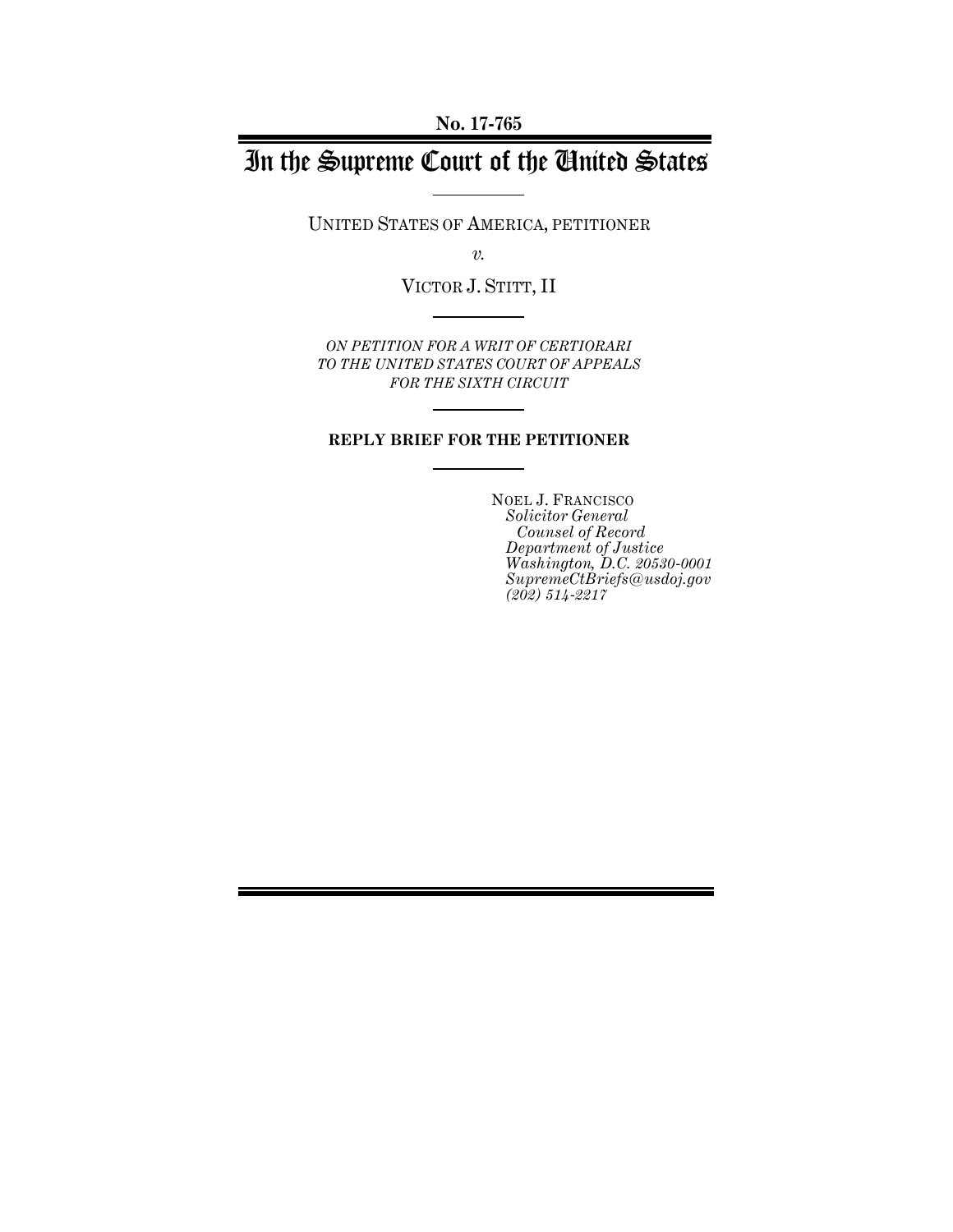#### **TABLE OF AUTHORITIES**

### Cases: Page

| Begay v. United States, 553 U.S. 137 (2008) 10                                                                  |
|-----------------------------------------------------------------------------------------------------------------|
| Johnson v. United States, 135 S. Ct. 2551 (2015) 10                                                             |
| Jones v. United States, 689 F.3d 621 (6th Cir. 2012) 10                                                         |
|                                                                                                                 |
| Smith v. United States, 877 F.3d 720 (7th Cir. 2017),<br>petition for cert. pending, No. 17-7517 (filed Jan.    |
| Taylor v. United States, 495 U.S. 575                                                                           |
|                                                                                                                 |
| United States v. Bennett, 100 F.3d 1105 (3d Cir.<br>5<br>$1996)$                                                |
| United States v. Grisel, 488 F.3d 844 (9th Cir.),                                                               |
| United States v. Herrold, 685 Fed. Appx. 302, reh'g<br>en banc granted, 693 Fed. Appx. 272 (5th Cir. 2017) 5, 6 |
| United States v. Howard, 742 F.3d 1334 (11th Cir.                                                               |
| United States v. Lockett, 810 F.3d 1262 (11th Cir.<br>$2016)$<br>. 5                                            |
| United States v. Patterson, 561 F.3d 1170 (10th Cir.                                                            |
| United States v. Rainer, 616 F.3d 1212 (11th Cir.                                                               |
| United States v. Robinson, No. 17-6046, 2018 WL                                                                 |
| United States v. Scoville, 561 F.3d 1174 (10th Cir.),                                                           |
| United States v. Sims, 854 F.3d 1037 (8th Cir. 2017),<br>petition for cert. pending, No. 17-766 (filed Nov. 21, |
|                                                                                                                 |

(I)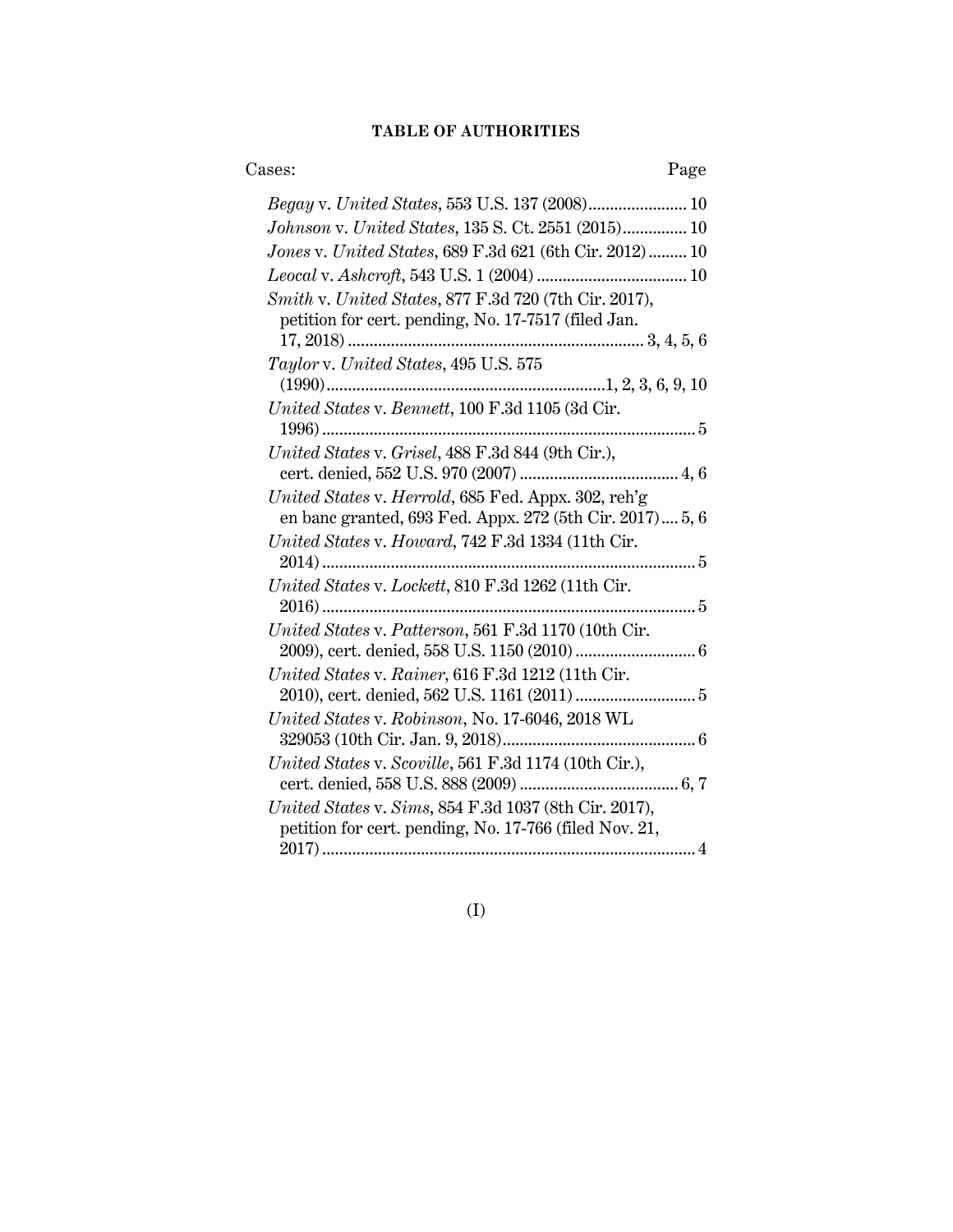| Cases—Continued:                                              | Page |
|---------------------------------------------------------------|------|
| United States v. Spring, 80 F.3d 1450                         |      |
|                                                               |      |
| <i>United States v. White, 836 F.3d 437 (4th Cir. 2016)</i> 4 |      |
| Voisine v. United States, 136 S. Ct. 2272 (2016)  10          |      |

### Statutes:

| Armed Career Criminal Act of 1984:      |  |
|-----------------------------------------|--|
|                                         |  |
|                                         |  |
|                                         |  |
| Ala. Code:                              |  |
|                                         |  |
|                                         |  |
| Alaska Stat. (2016):                    |  |
|                                         |  |
|                                         |  |
| Ark. Code Ann.:                         |  |
|                                         |  |
|                                         |  |
| Conn. Gen. Stat. Ann. (West 2012):      |  |
|                                         |  |
|                                         |  |
| Del. Code Ann. tit. 11 (2015):          |  |
|                                         |  |
|                                         |  |
|                                         |  |
|                                         |  |
| Haw. Rev. Stat. Ann. (LexisNexis 2016): |  |
|                                         |  |
|                                         |  |
|                                         |  |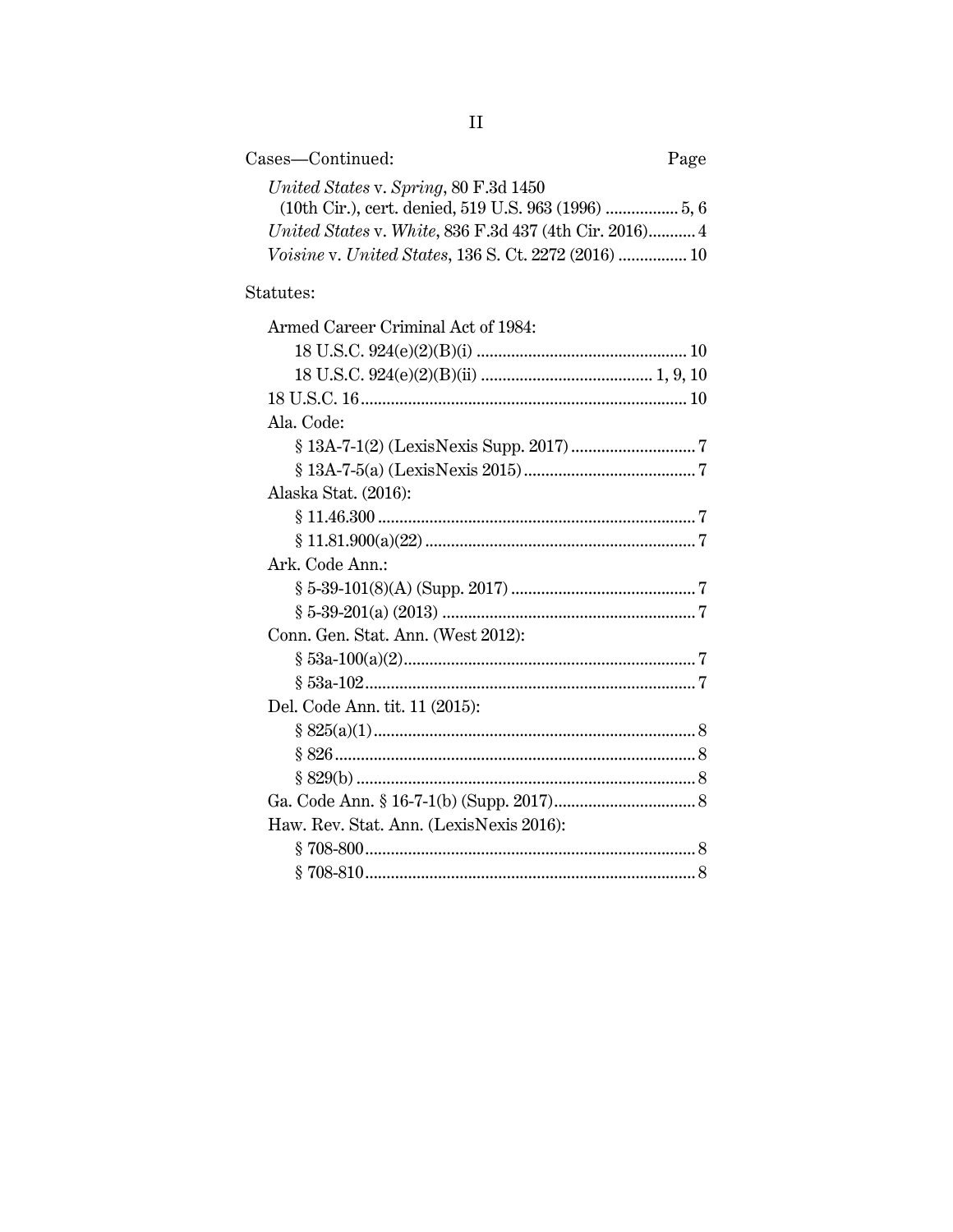| Statutes-Continued:                         | Page |
|---------------------------------------------|------|
| 720 Ill. Comp. Stat. Ann.:                  |      |
|                                             |      |
|                                             |      |
|                                             |      |
| Kan. Stat. Ann. (Supp. 2016):               |      |
|                                             |      |
|                                             |      |
|                                             |      |
| Ky. Rev. Stat. Ann. (LexisNexis 2014):      |      |
|                                             |      |
|                                             |      |
| Me. Rev. Stat. Ann. tit. 17-A (Supp. 2017): |      |
|                                             |      |
|                                             |      |
|                                             |      |
|                                             |      |
| Mich. Comp. Laws Ann. (West 2004):          |      |
|                                             |      |
|                                             |      |
|                                             |      |
| N.Y. Penal Law (McKinney 2010):             |      |
|                                             |      |
|                                             |      |
| N.D. Cent. Code (2012):                     |      |
|                                             |      |
|                                             |      |
|                                             |      |
| Ohio Rev. Code Ann.:                        |      |
|                                             |      |
|                                             |      |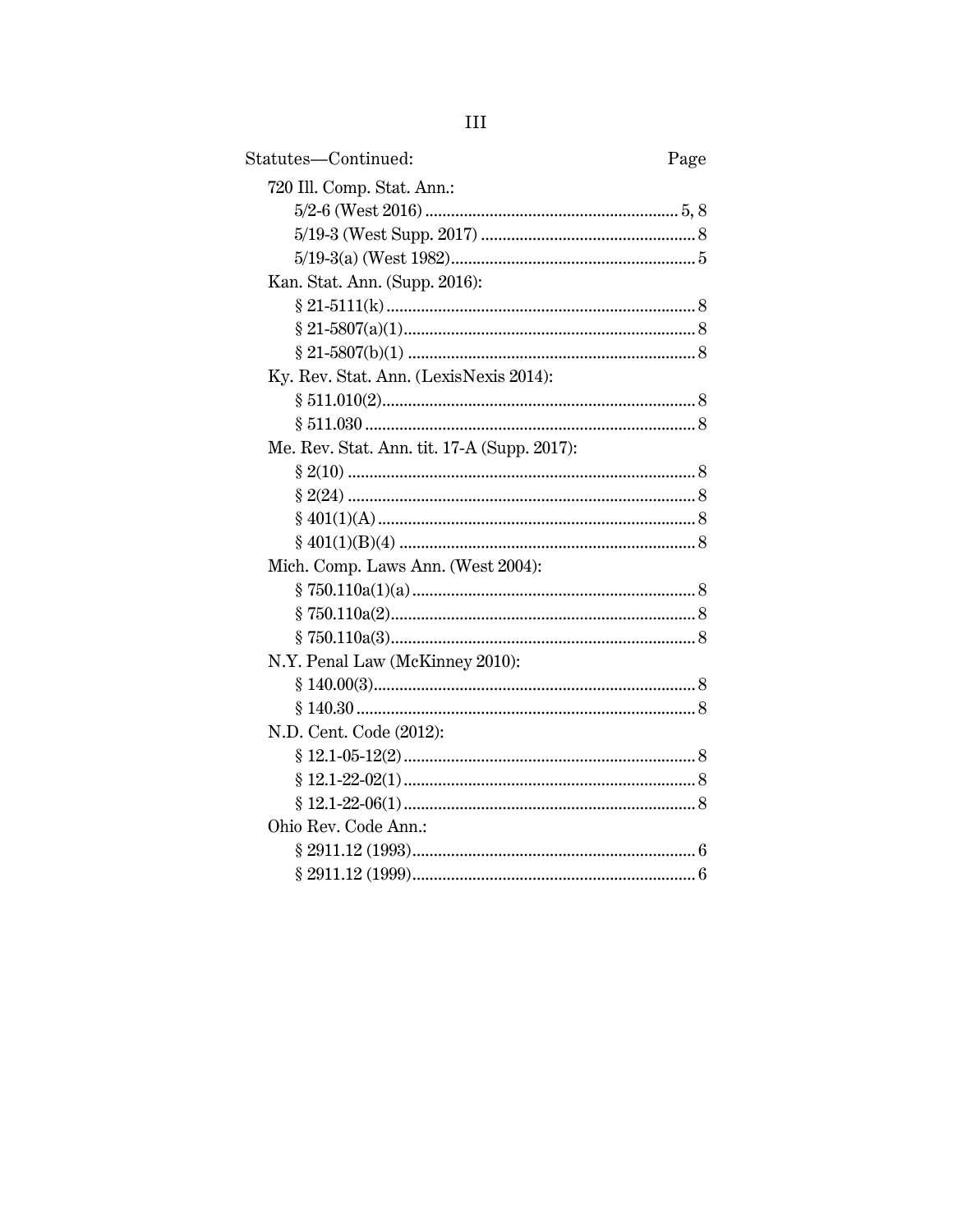| Statutes-Continued:                     | Page |
|-----------------------------------------|------|
| Or. Rev. Stat. (2017):                  |      |
|                                         |      |
|                                         |      |
| S.C. Code Ann. (2015):                  |      |
|                                         |      |
|                                         |      |
| Tenn. Code Ann.:                        |      |
|                                         |      |
|                                         |      |
|                                         |      |
|                                         |      |
|                                         |      |
|                                         |      |
| Tex. Penal Code Ann. (West Supp. 2017): |      |
|                                         |      |
|                                         |      |
|                                         |      |
|                                         |      |
| Utah Code Ann. (LexisNexis 2017):       |      |
|                                         |      |
|                                         |      |
| W. Va. Code Ann. (LexisNexis 2014):     |      |
|                                         |      |
|                                         |      |
| Miscellaneous:                          |      |
| Model Penal Code (1980):                |      |
|                                         |      |

| $100011$ charge $1000$ . |  |
|--------------------------|--|
|                          |  |
|                          |  |
|                          |  |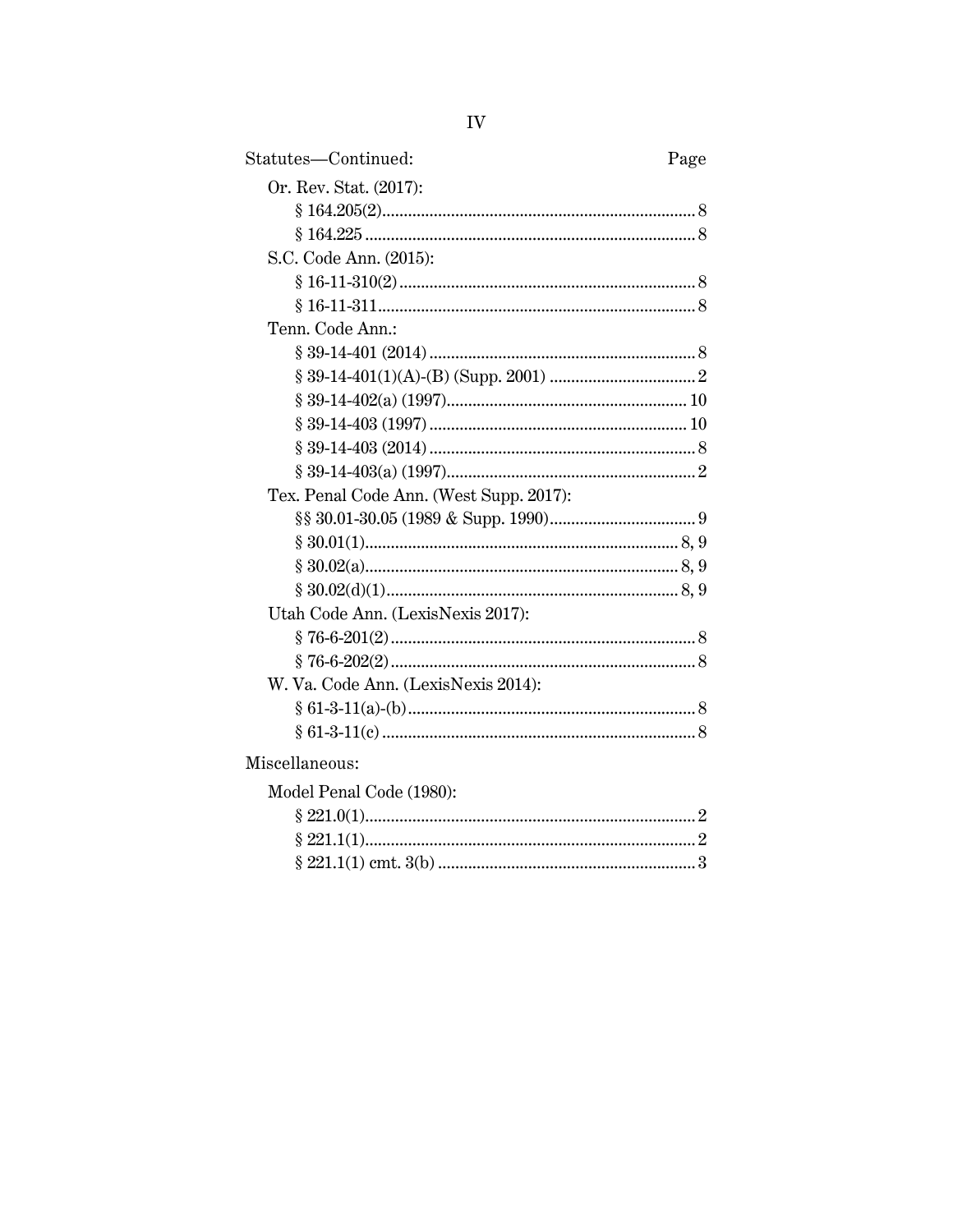## In the Supreme Court of the United States

No. 17-765

UNITED STATES OF AMERICA, PETITIONER

*v.*

VICTOR J. STITT, II

*ON PETITION FOR A WRIT OF CERTIORARI TO THE UNITED STATES COURT OF APPEALS FOR THE SIXTH CIRCUIT* 

#### **REPLY BRIEF FOR THE PETITIONER**

The court of appeals' decision in this case "effectively reads 'burglary' out of " the Armed Career Criminal Act of 1984 (ACCA), 18 U.S.C. 924(e)(2)(B)(ii). Pet. App. 52a (Sutton, J., dissenting). In *Taylor* v. *United States*, 495 U.S. 575 (1990), this Court defined "burglary" under the ACCA based on the "sense in which the term is now used in the criminal codes of most States." *Id.* at 598. But the court of appeals' holding—that burglary of a nonpermanent or mobile structure that is adapted or used for overnight accommodation can never constitute "burglary"—means that many jurisdictions would have no "burglary" offense at all. That holding contributes to a direct conflict of authority in the circuits—a division that has only grown since the petition for a writ of certiorari was filed. This Court's review is necessary to correct the court of appeals' misconstruction of a common ACCA predicate.

(1)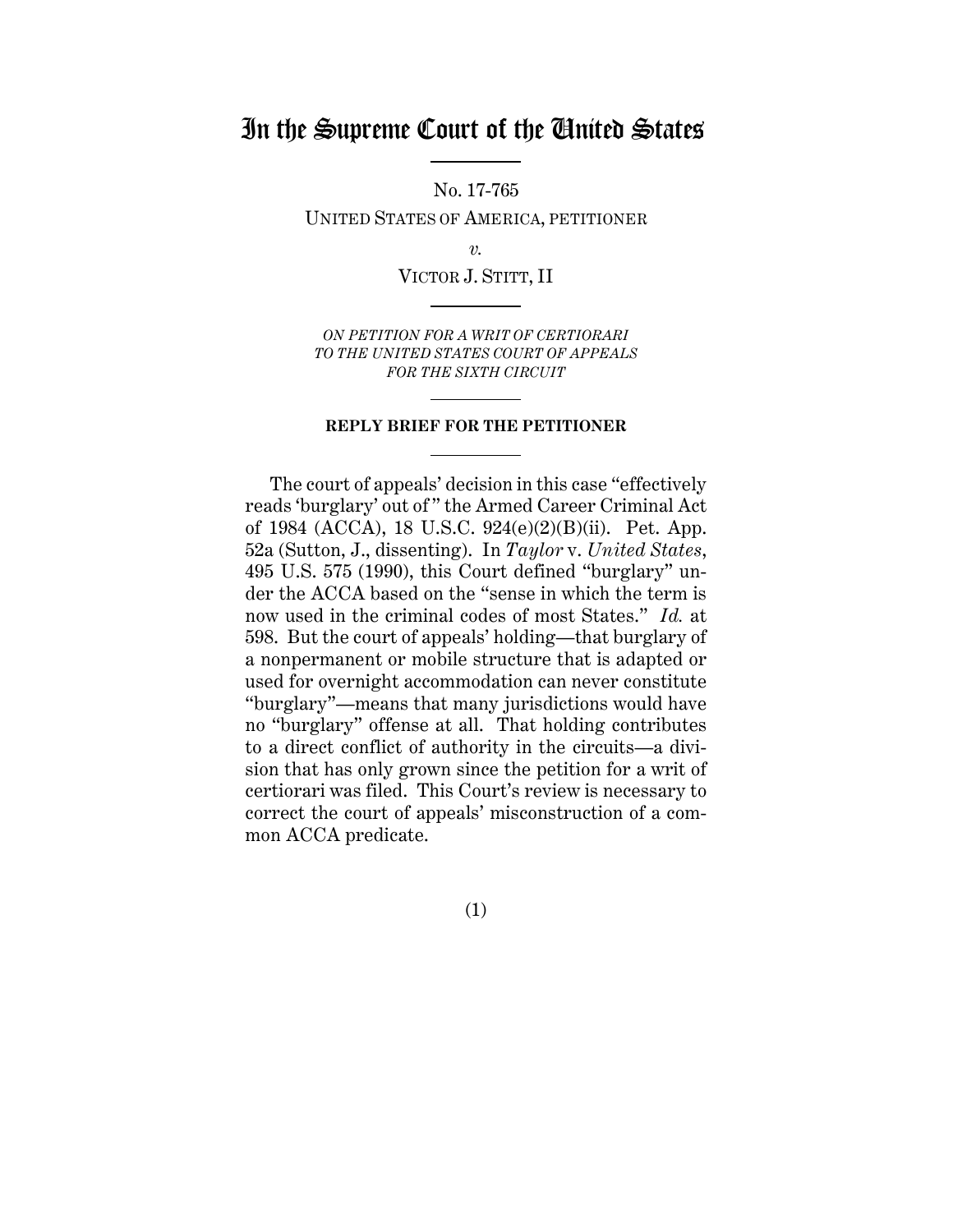1. a. As the petition explains (Pet. 10-17), the court of appeals' crabbed interpretation of "burglary" is incorrect. The Tennessee aggravated-burglary statute at issue here is limited to burglary of a "habitation," defined to include certain mobile and nonpermanent structures adapted or used for overnight accommodation. See Tenn. Code Ann. § 39-14-403(a) (1997); *id.*  $\S 39-14-401(1)(A)$ -(B) (Supp. 2001). As the petition details (Pet. 10-11), that provision is comparable to or narrower than nearly all state burglary statutes in existence in 1986, when the current statutory language was adopted. It therefore criminalizes "burglary" in the "generic sense" in which "the criminal codes of most States" had defined the term at that time. *Taylor*, 495 U.S. at 598.

Tennessee's aggravated-burglary provision is also narrower than the Model Penal Code's definition of burglary, which provided a model for *Taylor*'s definition of burglary as an offense "contain[ing] at least" the "elements" of "an unlawful or unprivileged entry into, or remaining in, a building or other structure, with intent to commit a crime." 495 U.S. at 598; see *id.* at 598 n.8. Since 1980, the Model Penal Code has described burglary as occurring in "a building or occupied structure," where "occupied structure" is defined to include "any structure, vehicle or place adapted for overnight accommodation of persons, or for carrying on business therein, whether or not a person is actually present." Model Penal Code §§ 221.0(1), 221.1(1) (1980). In criminalizing the burglary of mobile and nonpermanent dwellings, Tennessee's aggravated-burglary statute like the Model Penal Code and the burglary provisions of most States—recognizes that burglary's "inherent potential for harm to persons," *Taylor*, 495 U.S. at 588,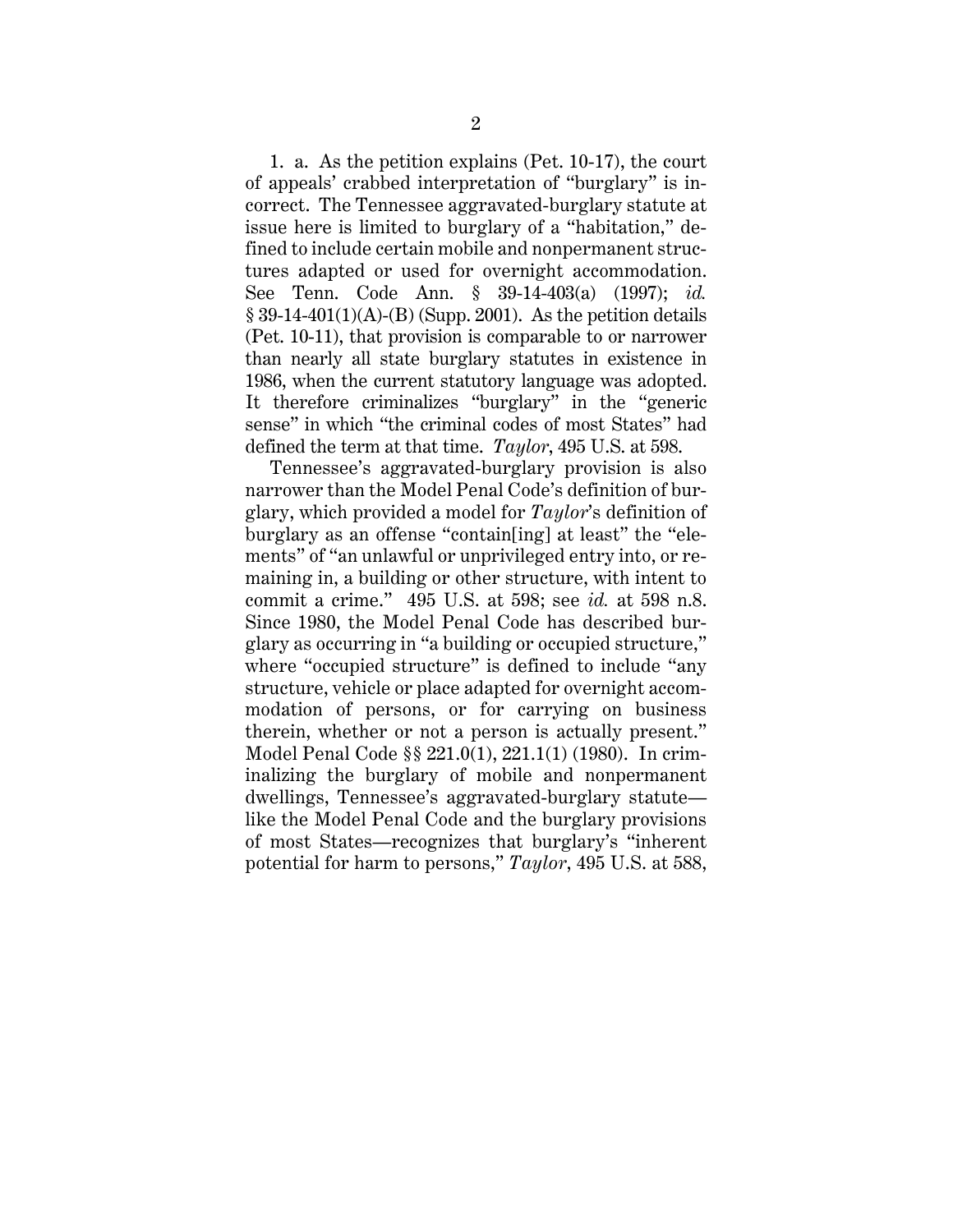is not limited solely to the invasion of certain kinds of homes. See Pet. 12-13, 14.

b. Respondent does not attempt to defend the decision below based on the sources that *Taylor* considered or Congress's concern that home invasions present a particularly great risk of harm to victims. See Br. in Opp. 4-6. Instead, he repeats the errors of the court of appeals.

Respondent argues (Br. in Opp. 4) that this Court already has determined that burglary under the ACCA excludes "vehicles and moveable enclosures." But although the Court has made clear that generic burglary does not encompass *all* unlawful entry into vehicles, automobiles, and vessels, neither *Taylor* nor any of the other decisions on which respondent relies (*id.* at 5) considered whether it encompasses unlawful entry into the subset of vehicles or other nonpermanent or mobile structures that are adapted or used for overnight accommodation. See Pet. 15; Pet. App. 48a-49a (Sutton, J., dissenting) (cautioning against "the mistake of reading" parts of this Court's opinions "like a statute"); *Smith* v. *United States*, 877 F.3d 720, 725 (7th Cir. 2017) (similar), petition for cert. pending, No. 17-7517 (filed Jan. 17, 2018).

Respondent additionally contends that *Taylor*'s definition of burglary focuses "on the nature of the property or place, not the nature of its use." Br. in Opp. 11 (citation omitted). As the petition explains, however, the phrase *Taylor* employed*—*"building or other structure"—is not so rigid as to ignore the difference between a trailer home and a shipping trailer. Pet. 16 (citation omitted); see *Smith*, 877 F.3d at 725; Model Penal Code § 221.1(1) cmt. 3(b) (1980). *Taylor* used the term "structure" in a context where the Model Penal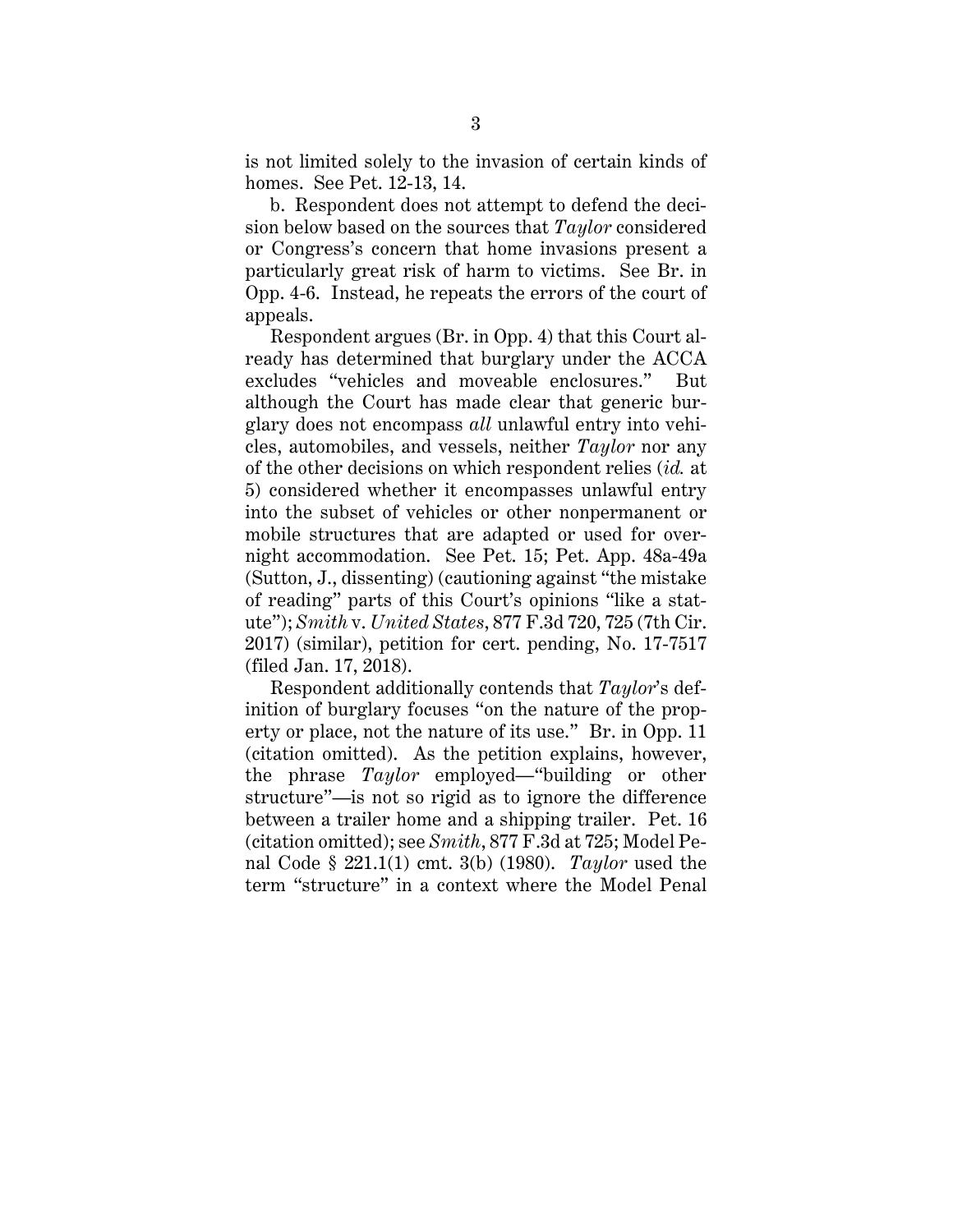Code, and the burglary statutes of many States, had defined that term to include nonpermanent or mobile dwellings. *Taylor*, 495 U.S. at 598 n.8. In any event, because "form follows function, \* \* \* it [is] impossible for *any* definition of burglary to avoid functional considerations." Pet. App. 50a (Sutton, J. dissenting); see Pet. 16.

2. As the petition explains (Pet. 17-22), the question presented is important, recurring, and warrants this Court's review. Respondent does not dispute that burglary is a common ACCA predicate, that the courts of appeals are divided on the question presented, or that three of those courts have deemed it sufficiently important to consider it en banc. Instead, he contends (Br. in Opp. 6-14) that the circuit conflict—which has widened since the petition for a writ of certiorari was filed—is not "mature" and that a decision in this case would not affect a significant number of state burglary provisions. Those contentions are incorrect.

a. Both the court below and other courts of appeals have recognized that the circuits are divided on the question presented. See Pet. App. 12a-13a (majority opinion); see also, *e.g.*, *Smith*, 877 F.3d at 724; *United States* v. *Sims*, 854 F.3d 1037, 1040 (8th Cir. 2017), petition for cert. pending, No. 17-766 (filed Nov. 21, 2017). The Fourth, Eighth, and Ninth Circuits have adopted the same cramped definition of generic burglary that the Sixth Circuit adopted here. See Pet. 18; *Sims*, 854 F.3d at 1039-1040; *United States* v. *White*, 836 F.3d 437, 445-446 (4th Cir. 2016); *United States* v. *Grisel*, 488 F.3d 844, 851 n.5 (9th Cir.) (en banc), cert. denied,  $552$  U.S.  $970$   $(2007).<sup>1</sup>$  The Tenth Circuit, by contrast,

<sup>1</sup> Respondent suggests (Br. in Opp. 11-12) that the Third and Eleventh Circuits also have held that the burglary of a nonperma-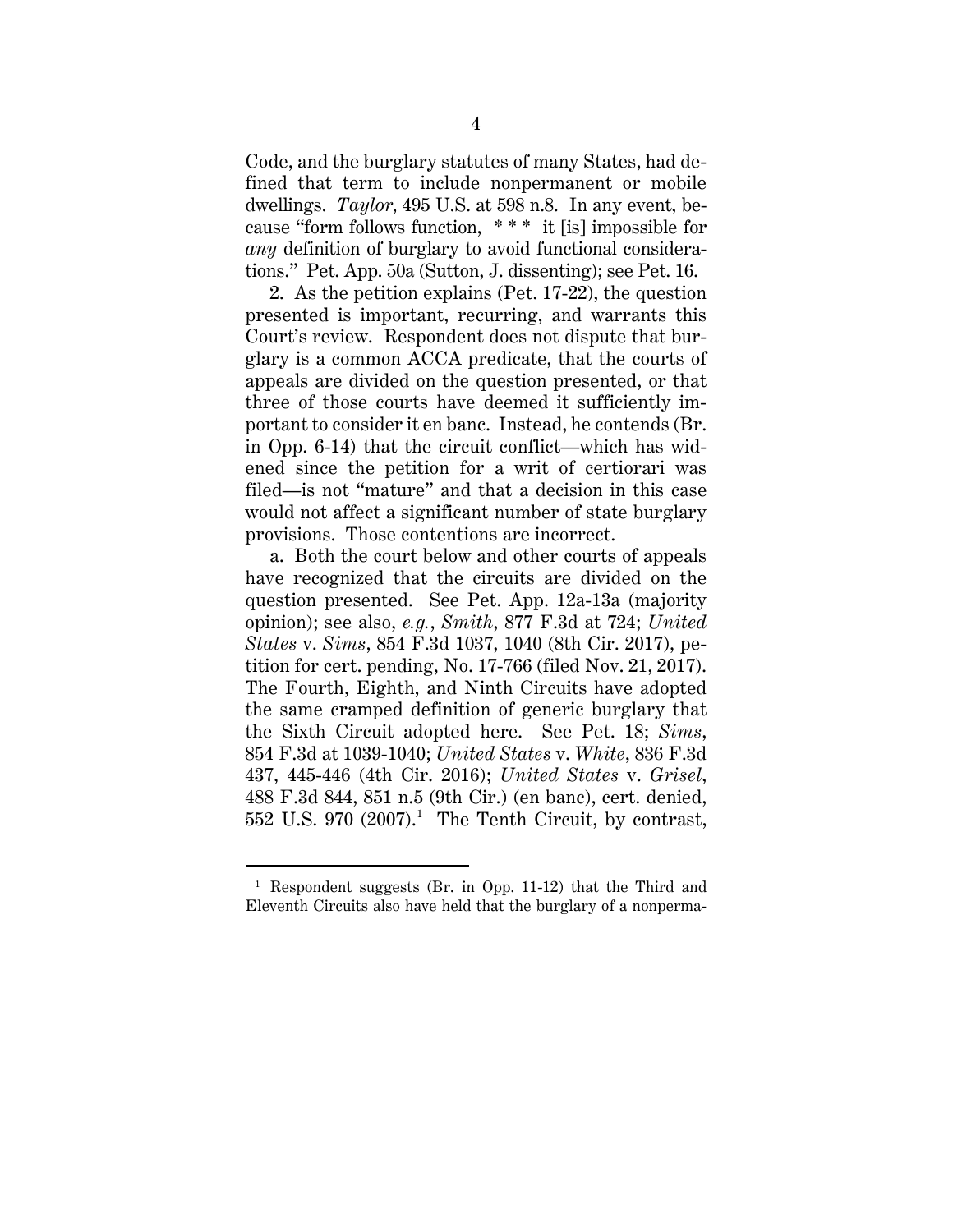has held that burglary of a "vehicle that is adapted for the overnight accommodation of persons'" constitutes generic burglary because it is "analogous to the burglary of a building or house." *United States* v. *Spring*, 80 F.3d 1450, 1462 (citation omitted), cert. denied, 519 U.S. 963 (1996). The Fifth Circuit has also so held, although it has recently granted rehearing en banc on that question. See *United States* v. *Herrold*, 685 Fed. Appx. 302 (per curiam), reh'g en banc granted, 693 Fed. Appx. 272 (5th Cir. 2017).

Since the petition for a writ of certiorari was filed, the Seventh Circuit has likewise held that burglary of a nonpermanent or mobile structure adapted or used for overnight accommodation can constitute burglary for purposes of the ACCA. In *Smith*, the court concluded that Illinois's residential burglary statute, which encompasses burglary of a "dwelling"—defined to include, *inter alia*, a "mobile home" or "trailer" criminalizes generic burglary. 877 F.3d at 722 (quoting 720 Ill. Comp. Stat. Ann. 5/19-3(a) (West 1982); *id.* 5/2- 6 (West 2016)). The court found it "unlikely" that *Taylor*, which "set out to create a federal common-law definition of 'burglary'" that would capture "the generic sense in which the term is now used in the criminal

nent or mobile structure adapted or used for overnight accommodation cannot constitute generic burglary for purposes of the ACCA. But the decisions respondent cites address statutes reaching nonpermanent or mobile structures adapted for carrying on business as well as for overnight accommodation. See *United States* v. *Bennett*, 100 F.3d 1105, 1109 (3d Cir. 1996); *United States* v. *Lockett*, 810 F.3d 1262, 1270 (11th Cir. 2016); *United States* v. *Howard*, 742 F.3d 1334, 1347-1349 (11th Cir. 2014); *United States* v. *Rainer*, 616 F.3d 1212, 1215 (11th Cir. 2010), cert. denied, 562 U.S. 1161 (2011). They therefore do not directly address the question presented here.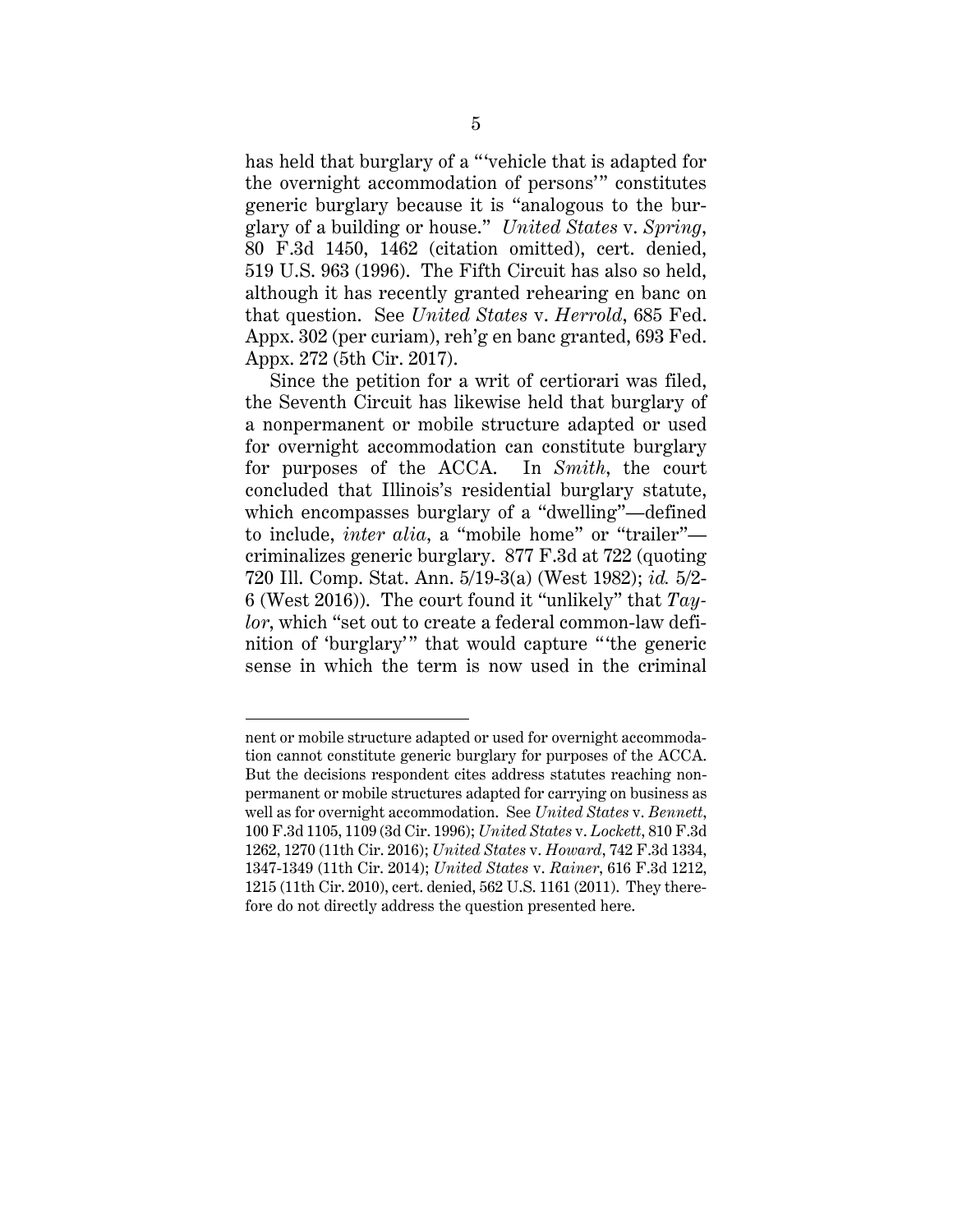codes of most States,' " had "adopt[ed] a definition of generic burglary that is satisfied by no more than a handful of states—if by any." *Id.* at 723-724 (quoting *Taylor*, 495 U.S. at 598). The court also observed that "[i]f defendants in these cases are right, then the Justices *said*  that they were following the Model Penal Code's approach but *did* the opposite." *Id.* at 725.

Although respondent acknowledges (Br. in Opp. 14) this division of authority, he attempts to minimize it. Respondent contends (*id.* at 9) that the Tenth Circuit's decision in *Spring*, *supra*, is "without support" because it relied on a Ninth Circuit decision that was later overruled in *Grisel*, *supra*, and a Fifth Circuit decision that may be affected by the en banc decision in *Herrold*, *supra*. But *Spring* stands on its own two feet, see 80 F.3d at 1462 (discussing *Taylor*), and the Tenth Circuit has applied its holding after *Grisel*. See *United States*  v. *Patterson*, 561 F.3d 1170 (2009), cert. denied, 558 U.S. 1150 (2010). But see *United States* v. *Robinson*, No. 17-6046, 2018 WL 329053, at \*5-\*6 (10th Cir. Jan. 9, 2018) (Holmes, J., concurring) (questioning *Spring*'s "vitality").<sup>2</sup> In any event, as respondent recognizes

<sup>2</sup> Nor is respondent correct (Br. in Opp. 10) that *Spring* and *United States* v. *Scoville*, 561 F.3d 1174 (10th Cir.), cert. denied, 558 U.S. 888 (2009), create "an intra-circuit conflict" that "should be addressed by the Tenth Circuit." *Scoville* considered a defendant's third-degree burglary convictions under Ohio law, which extended to certain nonpermanent and mobile "habitation[s]" if an individual was "present or likely to be present." 561 F.3d at 1179 & n.5 (quoting Ohio Rev. Code Ann. § 2911.12 (1993); *id.* § 2911.12 (1999)). *Scoville* stated without analysis that the governing statutes were "overbroad under *Taylor*," *id.* at 1179, but the court did not cite or attempt to distinguish *Spring*. The court in *Scoville* may have relied on an erroneous concession by the government that the third-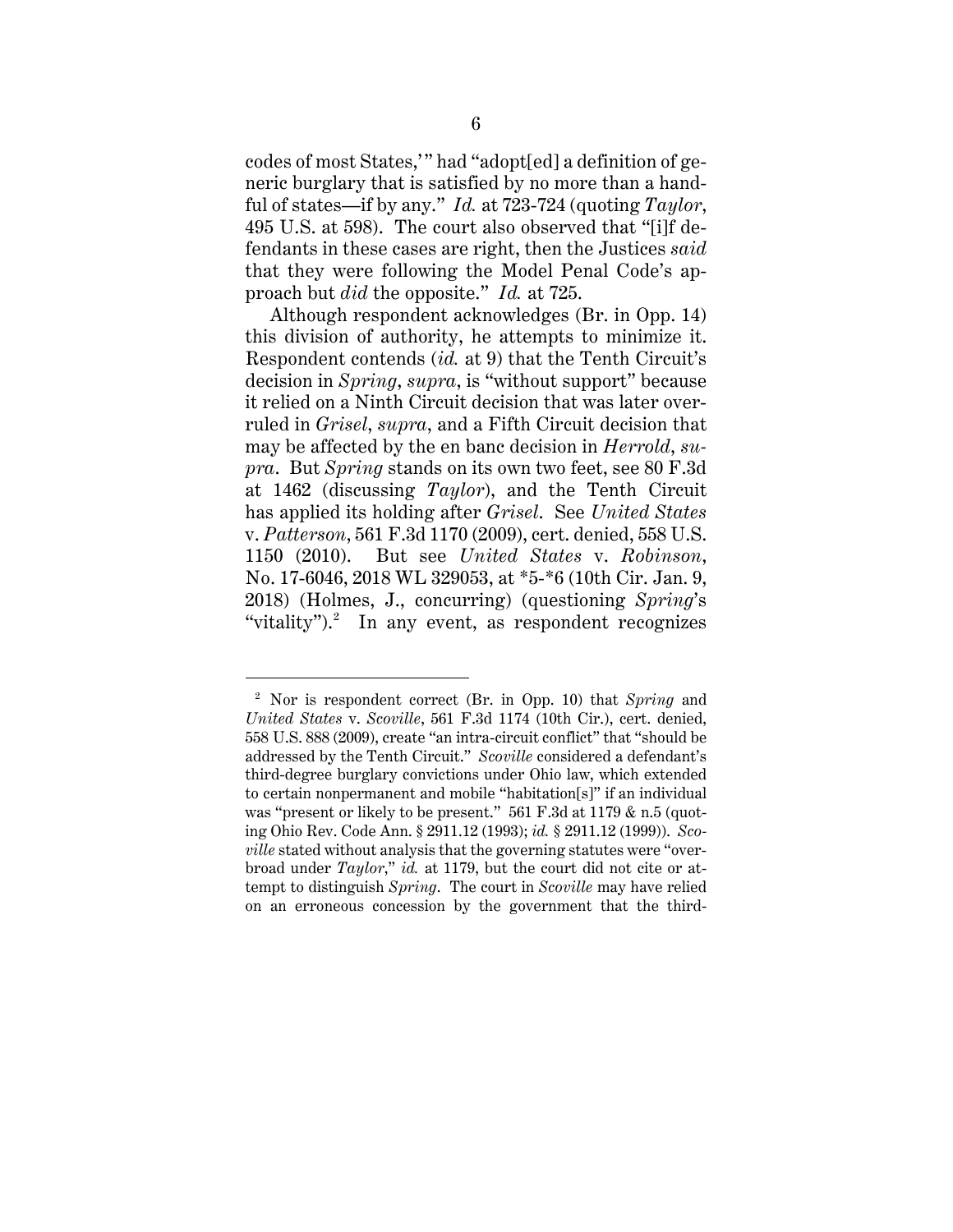(Br. in Opp. 14), even if the Tenth Circuit's position were in doubt, the circuit conflict—which has expanded during the pendency of this petition—would remain.

b. Respondent separately contends (Br. in Opp. 6-7 & n.6) that the question presented does not warrant this Court's review on the theory that it would affect the classification of only six States' burglary statutes. According to respondent (*ibid.*), the other 38 jurisdictions whose burglary statutes covered nonpermanent or mobile structures as of 1986 currently "do not limit" those provisions to structures adapted or used for overnight accommodation.

Respondent miscalculates the number of state provisions at issue. He overlooks that jurisdictions often have multiple burglary statutes, with both a basic burglary law that extends broadly and (as in Tennessee's case) one or more aggravated versions that are limited to "dwellings" or "habitations." In fact, at least 20 jurisdictions currently define separate burglary offenses that reach only those nonpermanent or mobile structures that are adapted or used for overnight accommodation. 3 This Court's consideration of the question presented would thus resolve the classification of at least

degree burglary statute was overbroad because it "address[ed] permanent or temporary habitations, which are not necessarily buildings, structures, or enclosed spaces (*i.e.* boats, vehicles, etc.)." Gov't Br. at 3, *Scoville*, *supra* (No. 07-8094); see *Scoville*, 561 F.3d at 1179.

<sup>3</sup> See Ala. Code § 13A-7-1(2) (LexisNexis Supp. 2017) (defining "dwelling"); *id.* § 13A-7-5(a) (LexisNexis 2015) (first-degree burglary of a "dwelling"); Alaska Stat. § 11.46.300 (2016) (first-degree burglary of a "dwelling"); *id.* § 11.81.900(a)(22) (defining "dwelling"); Ark. Code Ann. § 5-39-101(8)(A) (Supp. 2017) (defining "residential occupiable structure"); *id.* § 5-39-201(a) (2013) (burglary of a "residential occupiable structure"); Conn. Gen. Stat. Ann. § 53a-100(a)(2) (West 2012) (defining "dwelling"); *id.* § 53a-102 (second-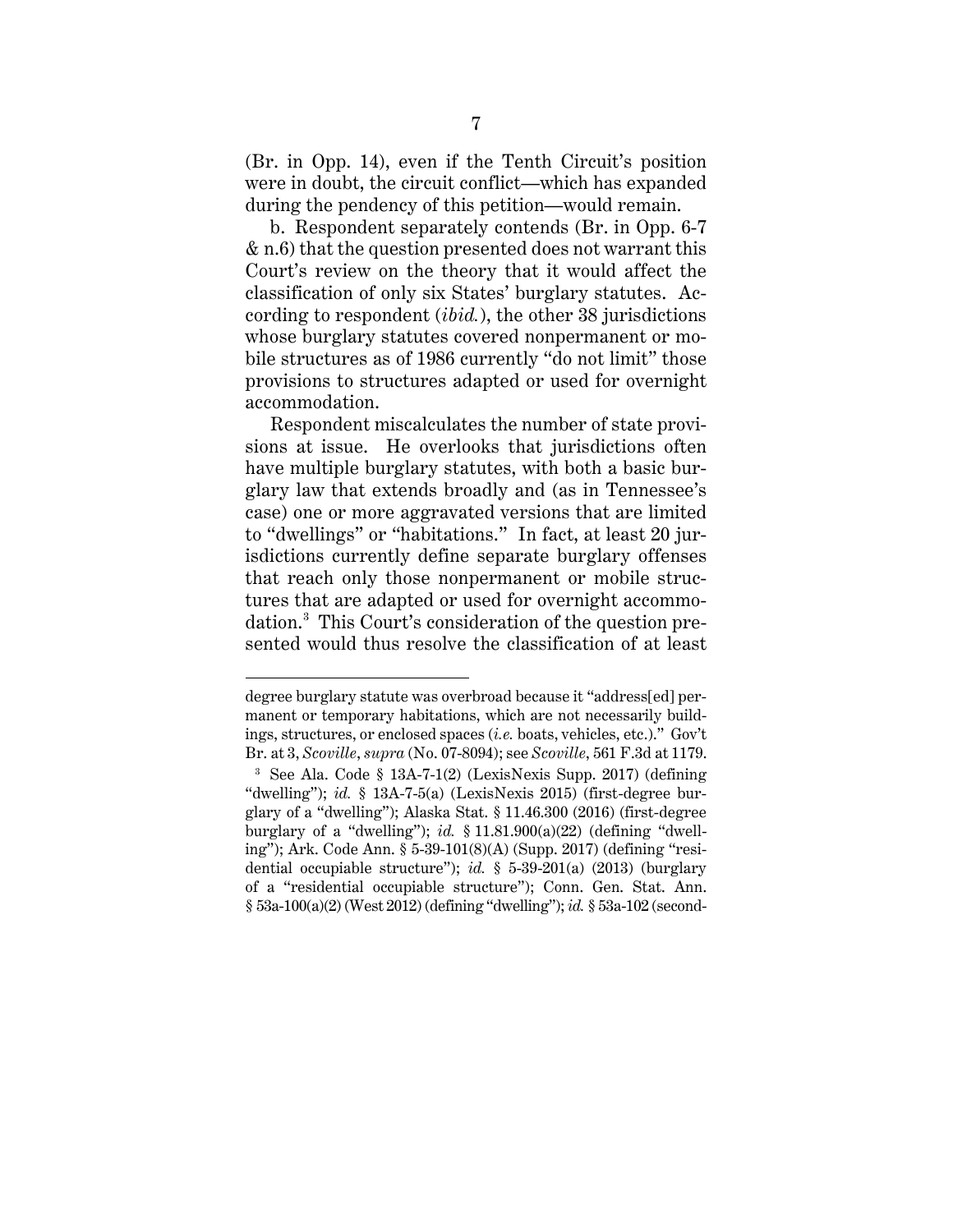one burglary statute in at least 20 States, even if some of those States have other burglary statutes that cover

degree burglary of a "dwelling"); Del. Code Ann. tit. 11,  $\S 825(a)(1)$ (2015) (second-degree burglary of a "dwelling"); *id.* § 826 (firstdegree burglary of a "dwelling"); *id.* § 829(b) (defining "[d]welling"); Ga. Code Ann. § 16-7-1(b) (Supp. 2017) (first-degree burglary of a "dwelling house" or other "structure designed for use as the dwelling of another"); Haw. Rev. Stat. Ann. § 708-800 (LexisNexis 2016) (defining "[b]uilding" and "[d]welling"); *id.* § 708-810 (first-degree burglary of a "building" or "dwelling"); 720 Ill. Comp. Stat. Ann. 5/2-6 (West 2016) (defining "dwelling"); *id.* 5/19-3 (West Supp. 2017) (residential burglary); Kan. Stat. Ann. § 21-5111(k) (Supp. 2016) (defining "[d]welling"); *id.*  $\S$  21-5807(a)(1) and (b)(1) (burglary of a "[d]welling" and aggravated burglary of a "[d]welling"); Ky. Rev. Stat. Ann. § 511.010(2) (LexisNexis 2014) (defining "[d]welling"); *id.* § 511.030 (second-degree burglary of a "dwelling"); Me. Rev. Stat. Ann. tit. 17-A, § 2(10) and (24) (Supp. 2017) (defining "[d]welling place" and "[s]tructure");  $id.$  § 401(1)(A) and (B)(4) (burglary of a "structure" or "dwelling place"); Mich. Comp. Laws Ann. § 750.110a(1)(a) (West 2004) (defining "[d]welling"); *id.* § 750.110a(2) and (3) (first- and second-degree home invasion of a "dwelling"); N.Y. Penal Law § 140.00(3) (McKinney 2010) (defining "dwelling"); *id.* § 140.30 (first-degree burglary of a "dwelling"); N.D. Cent. Code §§ 12.1-05-12(2), 12.1-22-06(1) (2012) (defining "[d]welling"); *id.* § 12.1-22-02(1) (treating burglary of a "building or occupied structure" as a different class of felony if it occurs in a "dwelling"); Or. Rev. Stat. § 164.205(2) (2017) (defining "[d]welling"); *id.* § 164.225 (first-degree burglary of a "dwelling"); S.C. Code Ann. § 16-11-310(2) (2015) (defining "[d]welling"); *id.* § 16-11-311 (firstdegree burglary of a "dwelling"); Tenn. Code Ann. § 39-14-401 (2014) (defining "[h]abitation"); *id.* § 39-14-403 (aggravated burglary of a "habitation"); Tex. Penal Code Ann. § 30.01(1) (West Supp. 2017) (defining "[h]abitation"); *id.* § 30.02(a) and (d)(1) (firstdegree burglary of a "habitation"); Utah Code Ann. § 76-6-201(2) (LexisNexis 2017) (defining "[d]welling"); *id.* § 76-6-202(2) (seconddegree felony burglary of a "dwelling"); W. Va. Code Ann.  $§ 61-3-11(a)-(b)$  (LexisNexis 2014) (burglary of a "dwelling house");  $id.$  § 61-3-11 $(c)$  (defining "dwelling house").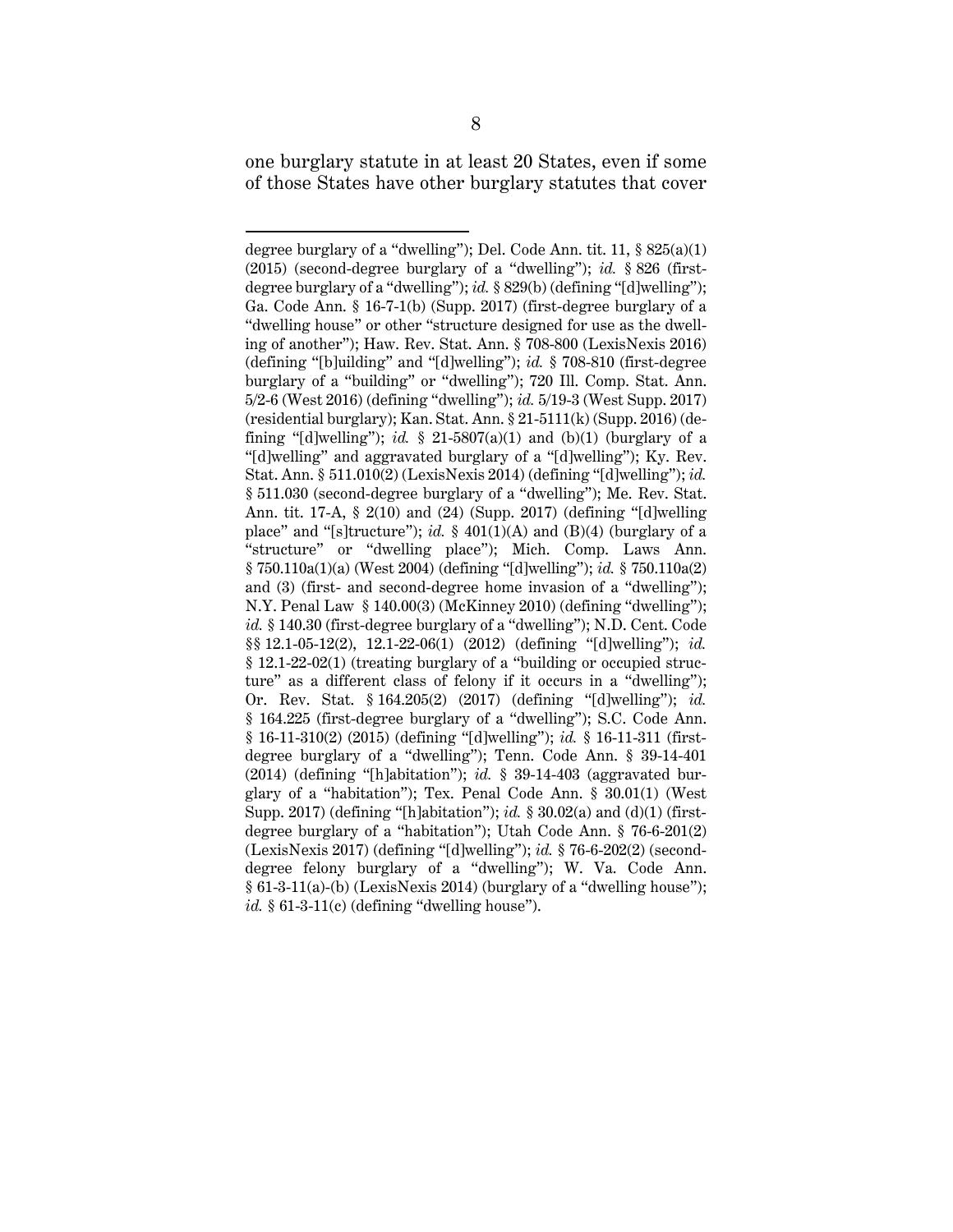additional types of nonpermanent or mobile structures. $^4$ Moreover, a clarification of *Taylor* in this case could inform the classification of those other, broader statutes, whose ubiquity reinforces that "generic" burglary at a minimum encompasses the more limited type of statute at issue here.

3. Respondent errs in suggesting (Br. in Opp. 14-15) that this case is not a suitable vehicle for deciding the question presented. He contends (*ibid.*), for the first time in this Court, that even if burglary of a nonpermanent or mobile structure adapted or used for overnight accommodation constitutes ACCA burglary, "Tennessee's aggravated burglary statute \* \* \* still [would be] overbroad," on the theory that it "does not require a mental state for entering the habitation" and can be violated by "reckless conduct."

That contention, which confuses different portions of the ACCA's definition of a "violent felony," lacks merit. Petitioner cites decisions of this Court and the Sixth Circuit addressing whether crimes that can be committed recklessly or accidentally qualify as violent felonies under the ACCA's now-invalidated residual clause (covering offenses that "involve[] conduct that presents a serious potential risk of physical injury to another," 18 U.S.C.  $924(e)(2)(B)(ii)$ ; its force clause (covering offenses that have "as an element the use, attempted use,

<sup>4</sup> Respondent suggests (Br. in Opp. 7 & n.6) that *Taylor* determined that Texas's burglary statute was non-generic when it described Texas Penal Code Ann. §§ 30.01-30.05 (1989 & Supp. 1990) as "defining burglary to include theft from coin-operated vending machine[s] or automobile[s]." *Taylor*, 495 U.S. at 591. But *Taylor* did not specifically consider Texas Penal Code Ann. § 30.02(a) and  $(d)(1)$ , which criminalizes burglary of a "[h]abitation," defined to include "a structure or vehicle that is adapted for the overnight accommodation of persons," *id*. § 30.01(1).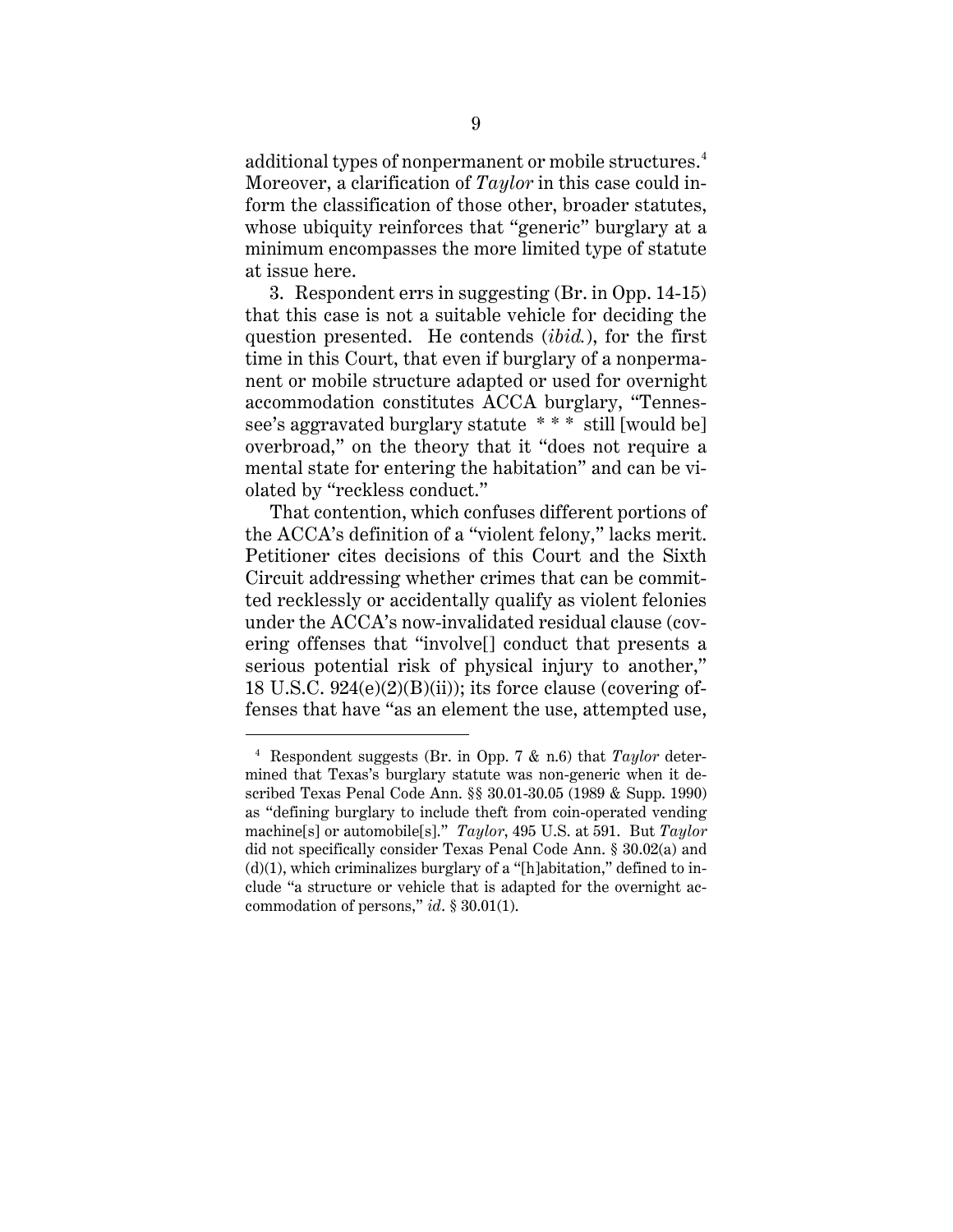or threatened use of physical force against the person of another," 18 U.S.C.  $924(e)(2)(B)(i)$ ; or similarly worded clauses outside the context of the ACCA. See *Begay* v. *United States*, 553 U.S. 137, 145 (2008) (reckless conduct under residual clause); *Leocal* v. *Ashcroft*, 543 U.S. 1, 9-11, 13 (2004) (accidental conduct under 18 U.S.C. 16); *Jones* v. *United States*, 689 F.3d 621, 626 (6th Cir. 2012) (reckless conduct under force clause); see also *Johnson* v. *United States*, 135 S. Ct. 2551 (2015) (holding ACCA's residual clause unconstitutionally vague). But whether or not those clauses encompass reckless or accidental conduct, see *Voisine* v. *United States*, 136 S. Ct. 2272, 2276, 2278-2282 (2016) (holding that reckless conduct can constitute "use of physical force" under provision similar to the force clause), they are not at issue here.

This case instead turns on the meaning of "burglary" in the ACCA's enumerated-felonies clause, which defines "violent felony" to include any felony that "is burglary, arson, or extortion, [or] involves use of explosives," 18 U.S.C. 924(e)(2)(B)(ii). *Taylor* specifies only one *mens rea* requirement for ACCA "burglary," namely, that the "unlawful or unprivileged entry into, or remaining in, a building or structure" occur "with intent to commit a crime." 495 U.S. at 599. The Tennessee statute at issue here includes that same requirement: the defendant must enter or remain in a habitation without the owner's consent and "with the intent to commit" a crime. Tenn. Code Ann. § 39-14-402(a) (1997); see *id.* § 39-14-403; see also Br. in Opp. 16 (citing jury instructions). The court below concluded that the statute falls outside the definition of generic burglary solely on the ground that it applies to nonpermanent